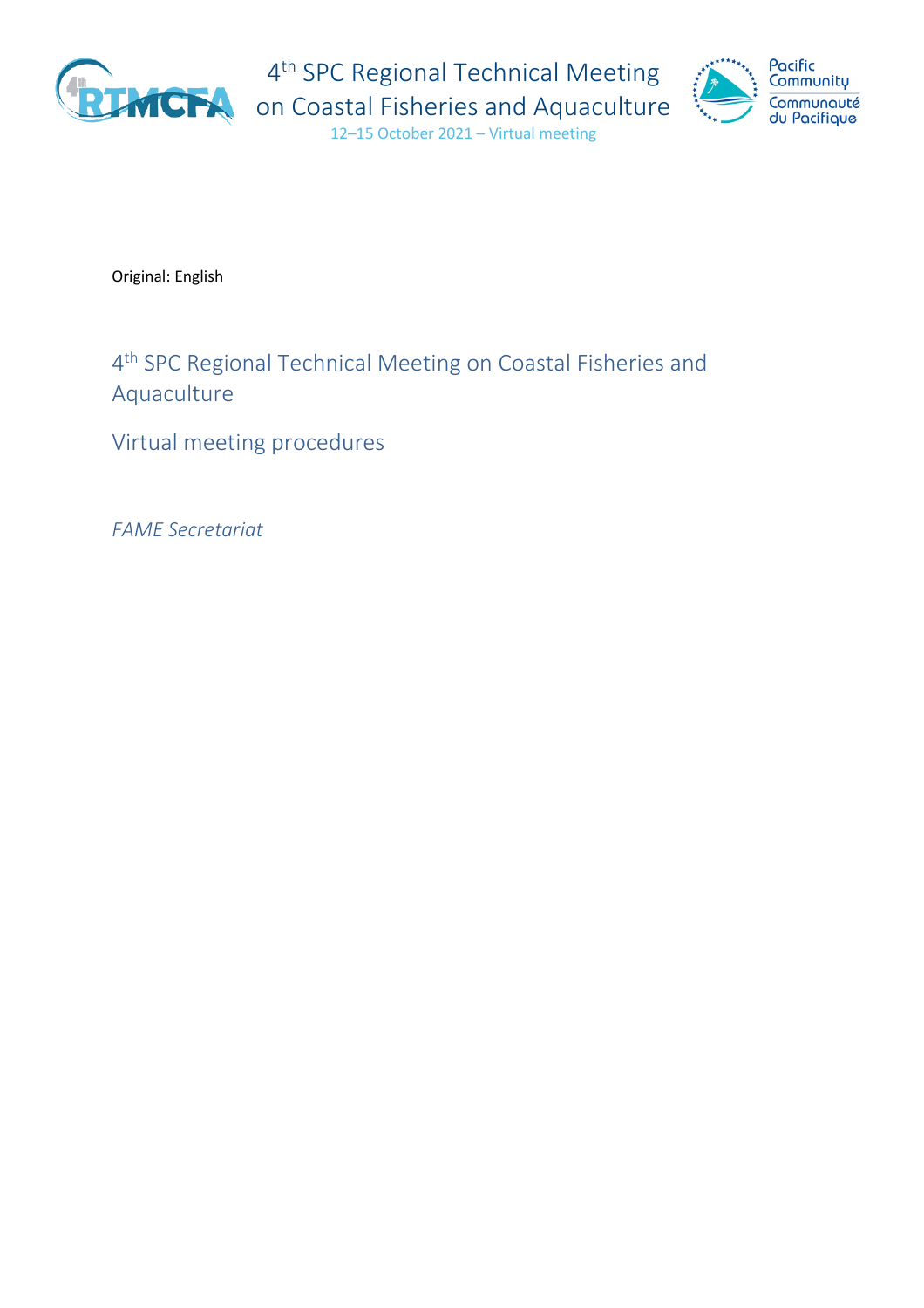

# *Virtual platform for RTMCFA4 and Community-based Fisheries Dialogue*

- 1. In compliance with national restrictions imposed due to the ongoing COVID-19 pandemic and related limitations in international travel, the *4th Regional Technical Meeting on Coastal Fisheries and Aquaculture (RTMCFA4)***,** including the *Community-based Fisheries Dialogue (CBFD)* will be held online using a virtual platform.
- 2. The platform selected is **Zoom** and can be downloaded using this link [https://zoom.us/.](https://zoom.us/)
- 3. If you are unable to use or not familiar with Zoom, please contact SPC FAME and we can organise a trial Zoom session with you. You can contact the team at fame meetings@spc.int with [soniasr@spc.int](mailto:soniasr@spc.int) in copy.
- 4. All nominated participants are invited to join a Zoom and equipment testing at 10 am to 11 am Thursday 7<sup>th</sup> October and Friday 8<sup>th</sup> October (New Caledonia (GMT+11) time zone).
- 5. Please note we will be recording the meeting to assist with post-meeting analysis and reporting. Please also note that SPC will not be liable for any external use of the recorded meeting material, including the meeting interpretation, which is provided as an aid to meeting communication and is not warranted by SPC as being a verbatim record of the original speech.

### *Preparing for the meeting*

- 6. All documents relating to the meeting can be found on the meeting web page <https://fame1.spc.int/en/meetings/253> . Please choose the English or French option to access the papers in the preferred language. All working papers and essential information papers will be available in both English and French languages.
- 7. Given the virtual format of the meeting we have compressed the agenda into short, focused sessions, with the main discussion and presentation to be held in *plenary* and an opportunity for a more interactive discussion in *breakout groups (BOGs)*. This, we hope will make the meeting as efficient and effective as possible.
- 8. The [agenda](https://fame1.spc.int/en/meetings/253) for the meeting is organised in the following order, that follow the New Caledonia (GMT+11) time zone:
	- **Tuesday 12 October 2021:** RTMCFA4 opening and introduction. RTMCFA4 Coastal Fisheries Technical sessions with discussions involving participants from national fisheries agencies, with observer partners, NGOs, CSOs and other non-state actors welcome to listen in and provide interventions.
	- **Wednesday 13 October 2021**: Community-Based Fisheries Dialogue will be focusing on the terms of reference (TOR), convening arrangements and the processes for the processes for selection of participants in future CBF Dialogue sessions; consideration of the regional CBFM scaling up Framework for Action. Sessions are chaired by an independent convenor with discussions led by community-based fisheries practitioners and non-state actors, with participants from national fisheries agencies and observer partners welcome to listen in and provide interventions.
	- **Thursday 14 October 2021**: Aquaculture technical sessions with discussions involving participants from national fisheries agencies, with observer partners, NGOs, CSOs and other non-state actors welcome to listen in and provide interventions.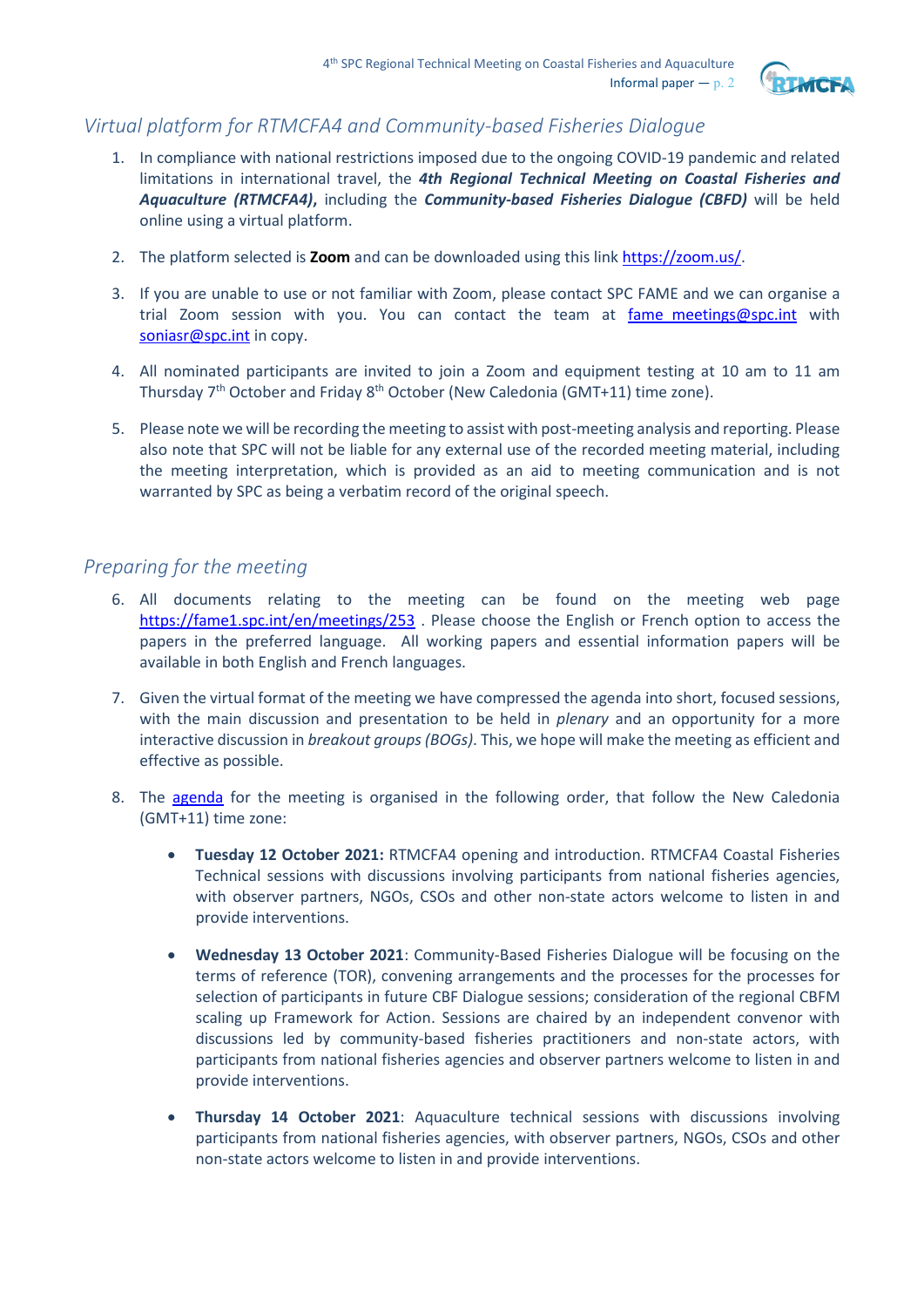

- **Friday 15 October 2021:** Final day of RTMCFA4 with plenary presentations and discussions and the report back from CBFD. The statement of outcome and actions for the meeting will also be discussed and agreed.
- 9. The meeting schedule will be split to as follows:
	- a. 9:00-9:30 Tuesday and 9:00-10:00 Wednesday to Friday Dedicated reading and preparation time. Members are encouraged to read working papers (WP) and information papers (IP), presentations, and prepare comments and questions. Zoom meeting will be open during this time for participants to join to ask questions and to test connections, video and audio.
	- b. 9:30-12:00 Tuesday and10:00-12:00 Wednesday to Friday Plenary and technical sessions with breakout group discussions will start using the Zoom platform. Participants can connect using the Zoom meeting link sent via email after registering online.
	- c. 12:30-14:30 Technical discussions continue in plenary with some topics requiring further discussion in the breakout groups.
- 10. Participants are requested to read all preparatory materials before each session and to prepare input to specific questions required for breakout group discussions.
- 11. The meeting papers have four categories:
	- Working papers: (WP) papers written for the meeting that concern the main business of the meeting and provide a basis for discussions. These are available in both English and French languages.
	- Information papers (IP): papers that provide supplementary information relevant to the specific agenda items. They are intended to contribute to, not be the focus of the agenda item discussion. These papers may or may not be translated.
	- Background Paper (BP): papers that are already published and useful to the meeting discussion.
	- Informal papers: these give information about the meeting, facilitation procedures, the agenda, participants lists and related matters. They will be available in both English and French languages.

#### *Interpretation*

- 12. SPC has two official languages, and we make great efforts to deliver information, both spoken and written, in English and French.
- 13. Simultaneous interpretation will be available using the Zoom platform. This is a challenging format for SPC's interpretation team and so we appreciate your patience.
- 14. When speaking, be sure to speak clearly and slowly to allow interpreters to capture and translate your message.

# *How to participate in the meeting*

15. All nominated and invited participants must register for the meeting to receive an email with a Zoom meeting link that is unique to each participant. Please register using this link: [https://spc.zoom.us/meeting/register/tJMvdeyrrTIoEtzsfRK0XMPzG\\_BB09VJydqt](https://spc.zoom.us/meeting/register/tJMvdeyrrTIoEtzsfRK0XMPzG_BB09VJydqt)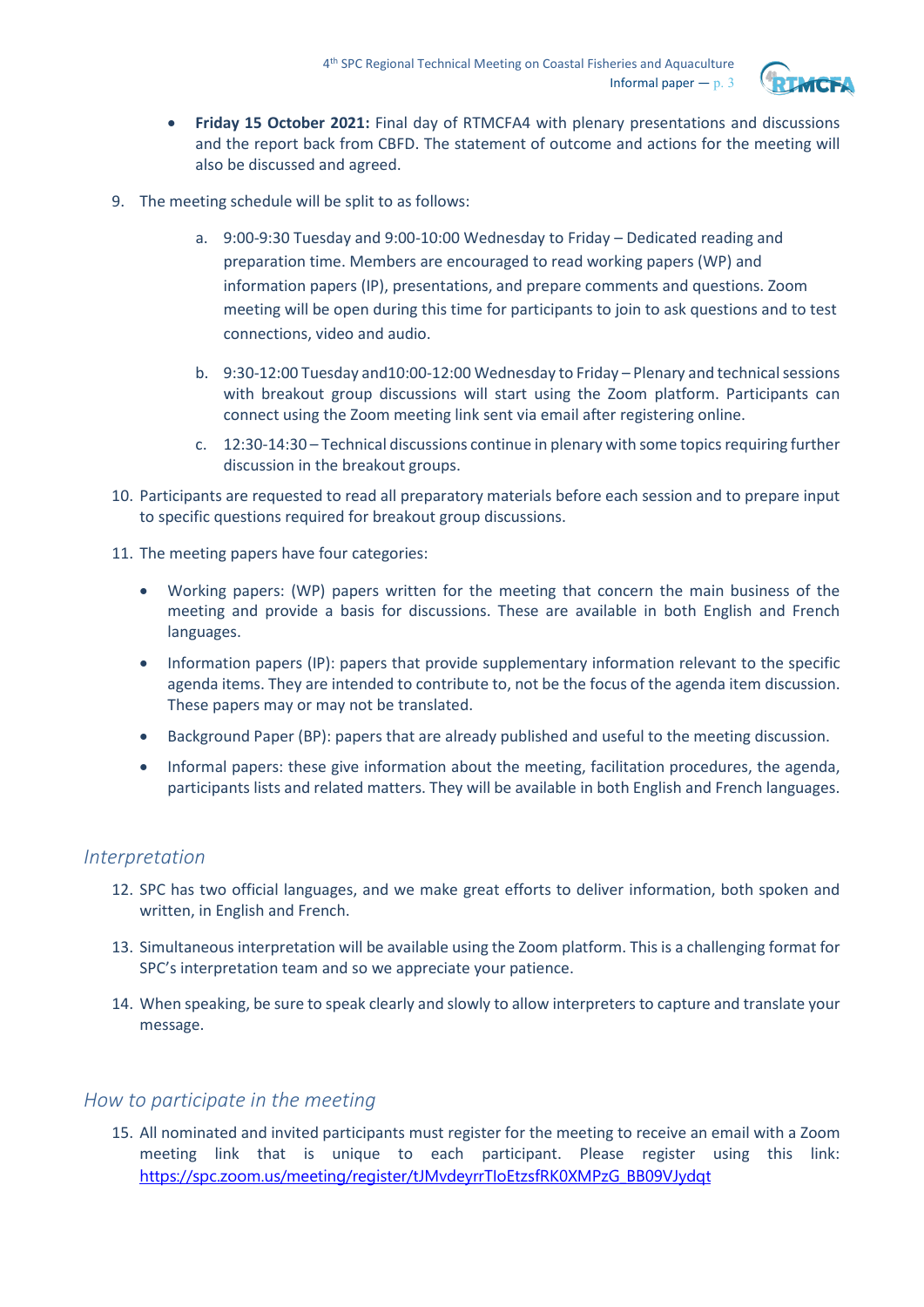

- 16. The video conference link will work better if you download the Zoom application to your desktop <https://zoom.us/>
- 17. Connecting from a Conference Room and using Video Conferencing Units to communicate (eg. Table microphones or Logitech units):
	- To avoid feedback within the conference room and over the Zoom platform ensure that **all other laptops** in the room that are connected to the same Zoom link have been muted, i.e. microphone and speakers.



- 18. Connecting remotely with an individual laptop, please ensure you connect from a quiet space to avoid background noise.
- 19. During the meeting you will be invited to join a breakout group, all you need to do is accept the invitation on your screen to join the breakout group.
	- After the breakout session you will be automatically pushed back into the main meeting plenary.
	- In plenary, select the preferred language on the interpretation option to hear the meeting.

# *Zoom instruction and housekeeping rules*

- 20. Please use a headset with a built-in microphone.
- 21. Click on **Interpretation** option on Zoom and choose either the English or French channel to hear the meeting.



- 22. Rename yourself (right click on your name in the participants window on Zoom) **Country\_ORG\_Name** for country participants or **ORG\_Name** for partners/observers.
- 23. You are on mute. We have taken the decision to mute to all participants to avoid background noise interrupting the meeting. To speak, please click the Raise hand icon on Zoom.